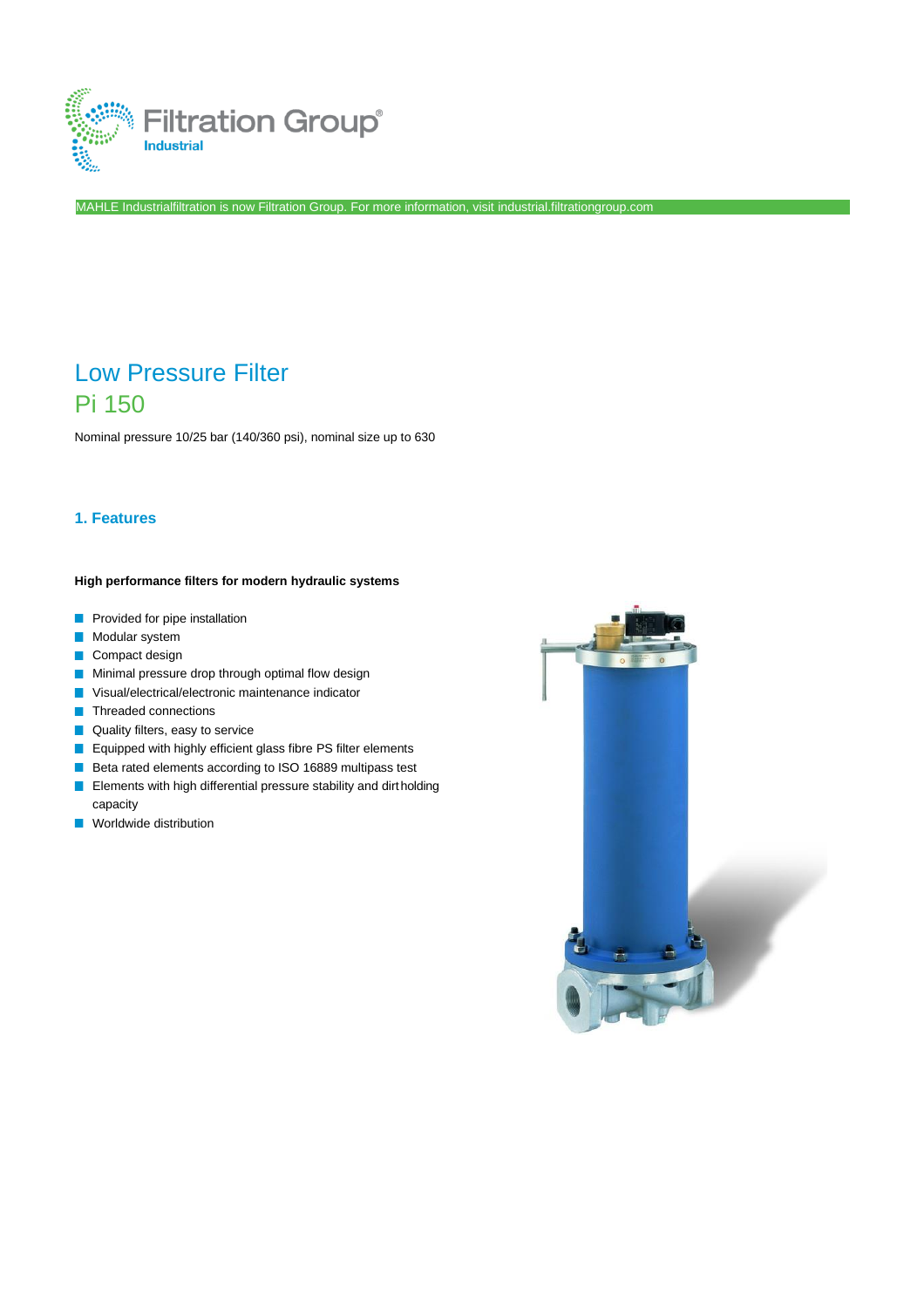# **2. Flow rate/pressure drop curve complete filter**



 $y =$  differential pressure  $\Delta p$  [bar]

 $x =$  flow rate V [l/min]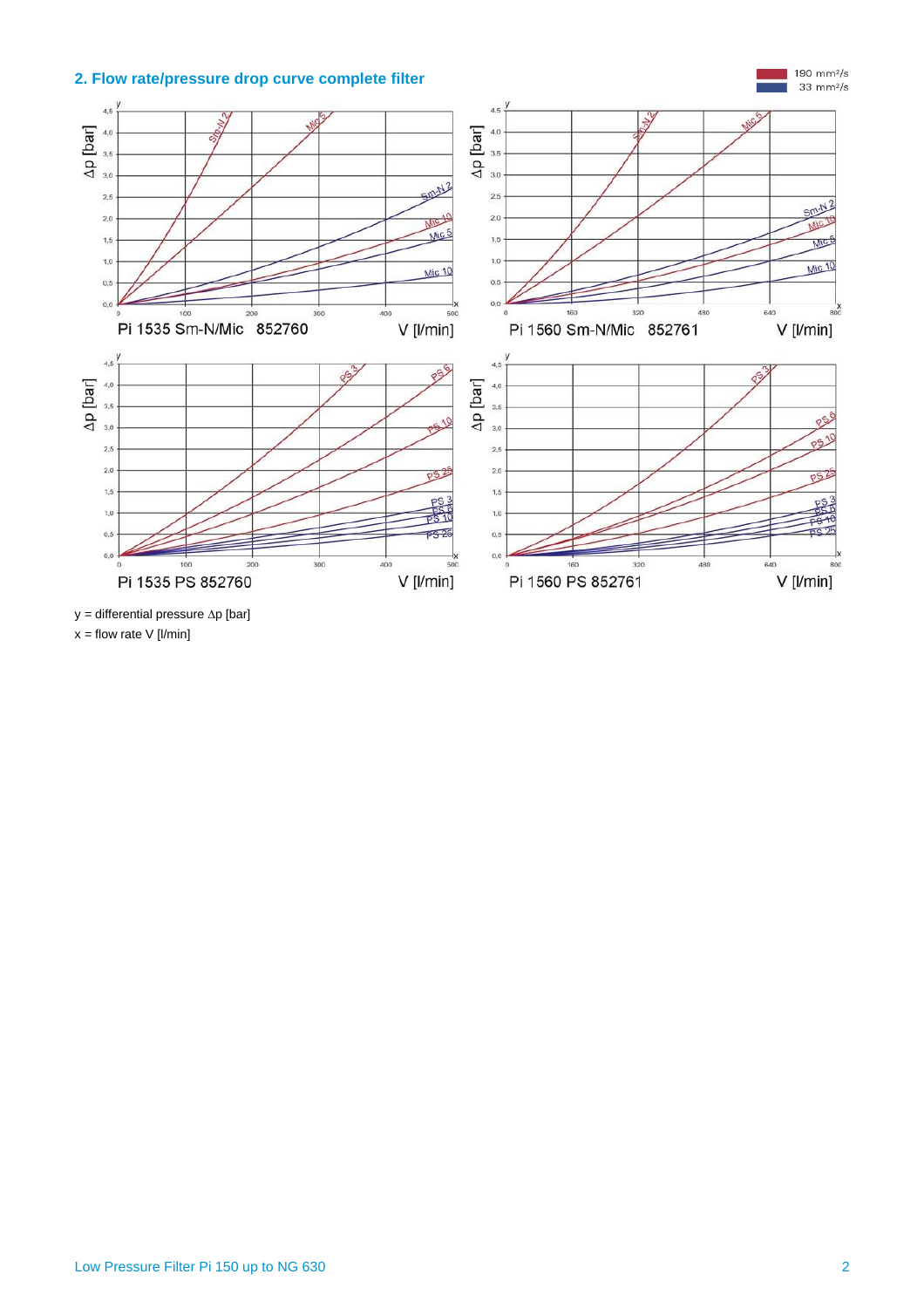#### **3. Separation grade characteristics 4. Filter performance data**



y = beta-value x = particle size [µm]

determined by multipass tests (ISO 16889) calibration according to ISO 11171 (NIST)

measured according to ISO 16889 (multipass test)

PS elements with max.  $\Delta$  p 10 bar Sm-N 2 elements with max.  $\Delta p$  5 bar

| $Sm-N$    | 2  | $\beta$ 4(C)             | $\geq 200$ |
|-----------|----|--------------------------|------------|
| <b>PS</b> | 3  | $\beta$ <sub>5</sub> (C) | $\geq~200$ |
| PS        | 6  | $\beta$ 7(C)             | $\geq 200$ |
| <b>PS</b> | 10 | $\beta$ 10(C)            | $\geq 200$ |
| <b>PS</b> | 25 | $\beta$ 20(C)            | $\geq~200$ |

values guaranteed up to 10 bar differential pressure, Sm-N 2 elements up to 5 bar differential pressure

The filter element Sm-N 2 is an element with a very large dirt holding capacity, especially for bypass filtration.

### **5. Quality assurance**

Filtration Group filters and filter elements are produced according to the following international standards:

| Norm                | <b>Designation</b>                                                                                        |
|---------------------|-----------------------------------------------------------------------------------------------------------|
| <b>DIN ISO 2941</b> | Hydraulic fluid power filter elements; verification of collapse/burst resistance                          |
| <b>DIN ISO 2942</b> | Hydraulic fluid power filter elements; verification of fabrication integrity                              |
| <b>DIN ISO 2943</b> | Hydraulic fluid power filter elements; verification of material compatibility with fluids                 |
| DIN ISO 3723        | Hydraulic fluid power filter elements; method for end load test                                           |
| DIN ISO 3724        | Hydraulic fluid power filter elements; verification of flow fatique characteristics                       |
| <b>ISO 3968</b>     | Hydraulic fluid power filters; evaluation of pressure drop versus flow characteristics                    |
| ISO 10771.1         | Fatigue pressure testing of metal containing envelopes in hydraulic fluid applications                    |
| ISO 16889           | Hydraulic fluid power filters; multipass method for evaluation filtration performance of a filter element |

#### **6. Symbols**

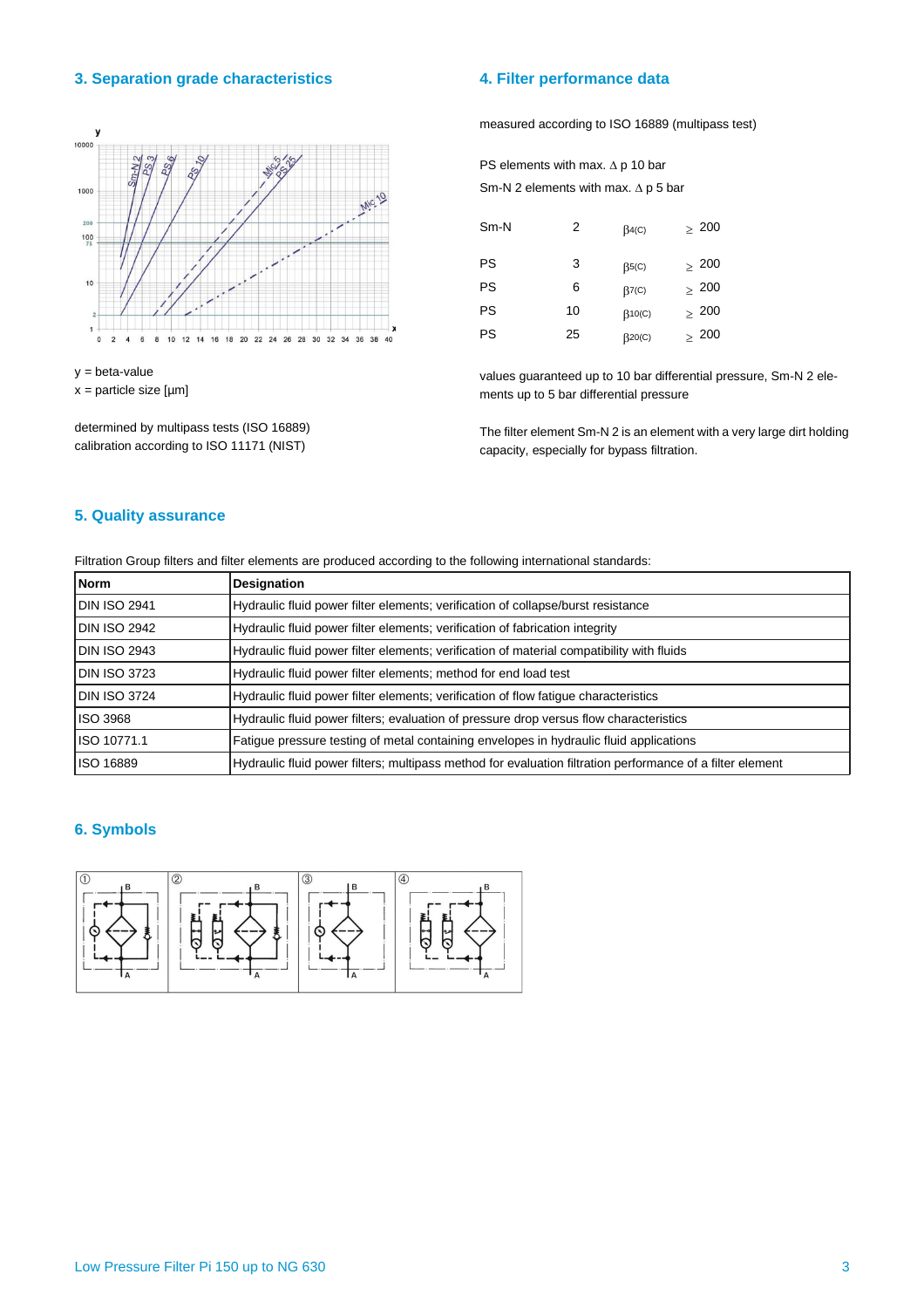# **7. Order numbers**

### Example for ordering filters:

| 1. Housing design                               | <b>12. Filter element</b> |  |  |  |  |
|-------------------------------------------------|---------------------------|--|--|--|--|
| $V = 400$ I/min, bypass, electrical indication, | <b>PS 10</b>              |  |  |  |  |
| nominal pressure 10 bar                         | Type: 852 760 PS 10       |  |  |  |  |
| Type: Pi 1535 / 10-058                          | Order number: 77774425    |  |  |  |  |
| Order number: 77774631                          |                           |  |  |  |  |

| 7.1 Housing design                |                 |                |                                     |                                                            |                                                                      |                                        |                                            |  |  |
|-----------------------------------|-----------------|----------------|-------------------------------------|------------------------------------------------------------|----------------------------------------------------------------------|----------------------------------------|--------------------------------------------|--|--|
| <b>Nominal size</b><br>NG [I/min] | Order<br>number | <b>Type</b>    | <b>Nominal</b><br>pressure<br>[bar] | $\odot$<br>with bypass<br>valve and<br>visual<br>indicator | $\circled{2}$<br>with bypass<br>valve and<br>electrical<br>indicator | $\odot$<br>with<br>visual<br>indicator | $\odot$<br>with<br>electrical<br>indicator |  |  |
|                                   | 77774649        | Pi 1535/10-057 |                                     |                                                            |                                                                      |                                        |                                            |  |  |
|                                   | 77774631        | Pi 1535/10-058 |                                     |                                                            |                                                                      |                                        |                                            |  |  |
| 400                               | 77804909        | Pi 1535/10-068 | 10                                  |                                                            |                                                                      |                                        |                                            |  |  |
|                                   | 77804917        | Pi 1535/10-069 |                                     |                                                            |                                                                      |                                        |                                            |  |  |
|                                   | 77955982        | Pi 1535/25-057 | 25                                  |                                                            |                                                                      |                                        |                                            |  |  |
|                                   | 77907892        | Pi 1535/25-058 |                                     |                                                            |                                                                      |                                        |                                            |  |  |
|                                   | 77774623        | Pi 1560/10-057 |                                     |                                                            |                                                                      |                                        |                                            |  |  |
|                                   | 77774615        | Pi 1560/10-058 | 10                                  |                                                            |                                                                      |                                        |                                            |  |  |
| 630                               | 77804941        | Pi 1560/10-068 |                                     |                                                            |                                                                      |                                        |                                            |  |  |
|                                   | 77804958        | Pi 1560/10-069 |                                     |                                                            |                                                                      |                                        |                                            |  |  |
|                                   | 77955990        | Pi 1560/25-057 | 25                                  |                                                            |                                                                      |                                        |                                            |  |  |
|                                   | 77970718        | Pi 1560/25-058 |                                     |                                                            |                                                                      |                                        |                                            |  |  |

When filter with non bypass configuration is selected the collapse pressure of the element must not be exceeded.

| 7.2 Filter elements*              |                 |                |                        |                          |                                             |
|-----------------------------------|-----------------|----------------|------------------------|--------------------------|---------------------------------------------|
| <b>Nominal size</b><br>NG [I/min] | Order<br>number | Type           | <b>Filter material</b> | max. $\Delta$ p<br>[bar] | <b>Filter surface</b><br>[cm <sup>2</sup> ] |
|                                   | 77774458        | 852 760 Mic 5  | Mic <sub>5</sub>       |                          | 23800                                       |
|                                   | 77774441        | 852 760 Mic 10 | <b>Mic 10</b>          | 5                        | 23800                                       |
|                                   | 77955859        | 852 760 Sm-N 2 | $Sm-N2$                |                          | 16000                                       |
| 400                               | 77774433        | 852 760 PS 3   | PS <sub>3</sub>        |                          | 14500                                       |
|                                   | 78299042        | 852 760 PS 6   | PS <sub>6</sub>        |                          | 14500                                       |
|                                   | 77774425        | 852 760 PS 10  | <b>PS 10</b>           | 10                       | 14500                                       |
|                                   | 77806565        | 852 760 PS 25  | <b>PS 25</b>           |                          | 14500                                       |
|                                   | 77774417        | 852 761 Mic 5  | Mic <sub>5</sub>       |                          | 47600                                       |
|                                   | 77774409        | 852 761 Mic 10 | <b>Mic 10</b>          | 5                        | 47600                                       |
|                                   | 78375867        | 852 761 Sm-N 2 | $Sm-N2$                |                          | 32000                                       |
| 630                               | 77774391        | 852 761 PS 3   | PS <sub>3</sub>        |                          | 29000                                       |
|                                   | 78225898        | 852 761 PS 6   | PS <sub>6</sub>        |                          | 29000                                       |
|                                   | 77774383        | 852 761 PS 10  | <b>PS 10</b>           | 10                       | 29000                                       |
|                                   | 77806573        | 852 761 PS 25  | <b>PS 25</b>           |                          | 29000                                       |

\* a wider range of element types is available on request.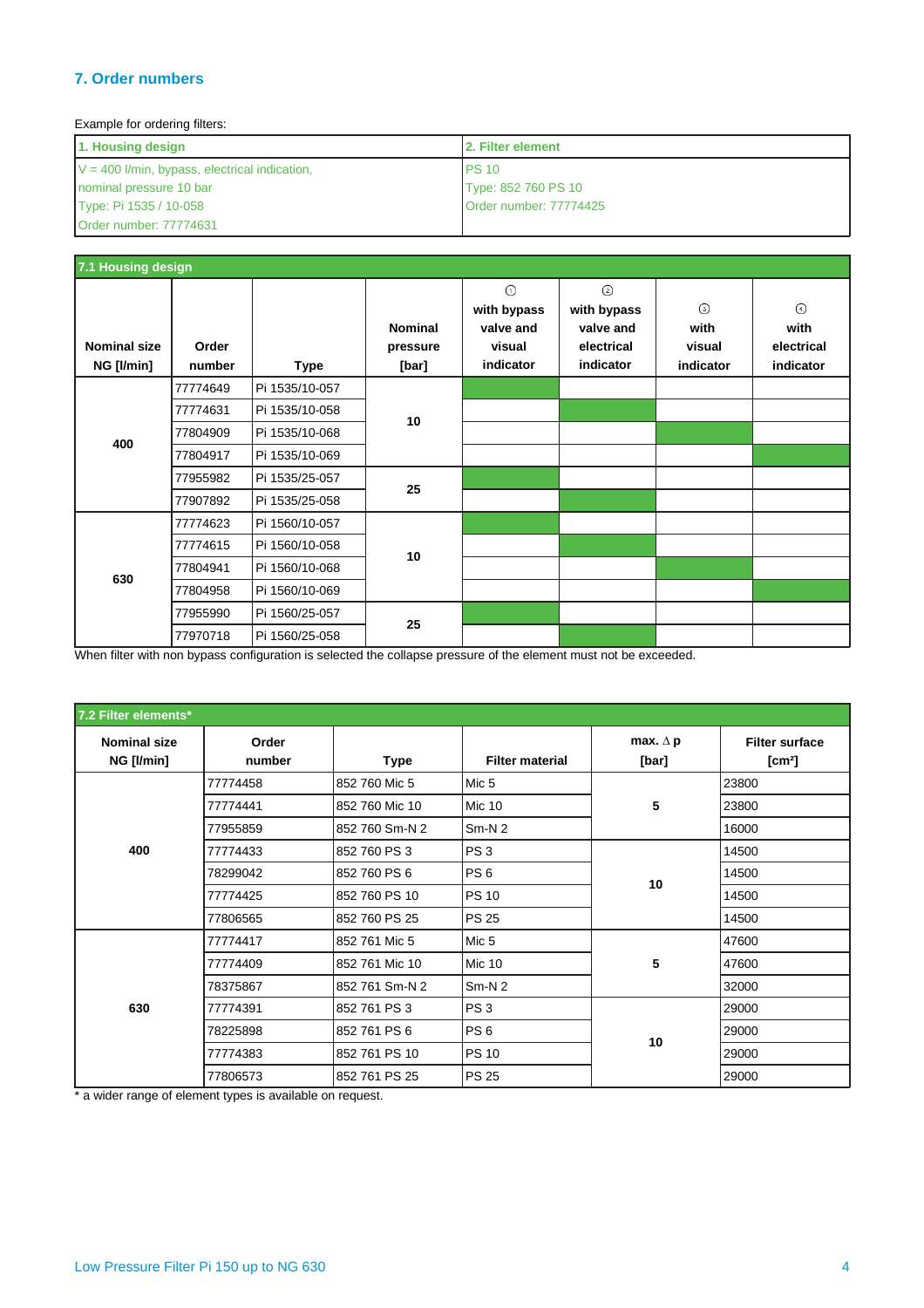#### **8. Technical specifications**

| Nominal pressure:                         | 10/25 bar (140/360 psi)               |
|-------------------------------------------|---------------------------------------|
| Temperature range:                        | $-10$ °C to $+120$ °C                 |
|                                           | (other temperature ranges on request) |
| Bypass setting:                           | $\Delta p$ 3.5 bar $\pm$ 10 %         |
| Material filter head/cover:               | GAL                                   |
| Material filter housing:                  | St                                    |
| Sealing material:                         | <b>NBR</b>                            |
| Maintenance indicator setting:            | $\Delta p$ 2.2 bar $\pm$ 10 %         |
| Electrical data of maintenance indicator: |                                       |
| Max. voltage:                             | 250 V AC/200 V DC                     |
| Max. current:                             | 1 A                                   |
| Contact load:                             | 70 W                                  |
| Type of protection:                       | IP 65 in inserted and                 |
|                                           | secured status                        |
| Contact:                                  | normally open/closed                  |
| Cable sleave:                             | M20x1.5                               |

The switching function can be changed by turning the electric upper part by 180° (normally closed contact or normally open contact). The state on delivery is a normally closed contact. By inductivity in the direct current circuit the use of suitable protection circuit should be considered. Further maintenance indicator details and designs are available in the maintenance indicator data sheet.

We draw attention to the fact that all values indicated are average values and do not always occur in specific cases of application. Our products are continually being further developed. Values, dimensions and weights can change as a result of this. Our specialized department will be pleased to offer you advice.

We recommend you to contact us concerning applications of our filters in areas governed by the EU Directive 94/9 EC (ATEX 95). The standard version can be used for liquids based on mineral oil (corresponding to the fluids in Group 2 of Directive 97/23 EC Article 9). If you consider to use other fluids please contact us for additional support.

Housings with nominal pressure 10 bar (140 psi) are fitted standard with air bleeder valve, housings with nominal pressure 25 bar (360 psi) with a venting screw.

# **9. Dimensions**

|  | All dimensions except "C" in mm. |
|--|----------------------------------|
|--|----------------------------------|

| All dimensions except "C" in mm.     |    |    |                 |      |      |     |     |     |     |     |     |    |    |        |    |      |      |        |
|--------------------------------------|----|----|-----------------|------|------|-----|-----|-----|-----|-----|-----|----|----|--------|----|------|------|--------|
|                                      |    |    |                 |      |      |     | G   | G   |     |     |     |    |    |        |    |      |      |        |
|                                      |    |    |                 |      |      |     | 10  | 25  |     |     |     |    |    |        |    |      |      | Weight |
| <b>Type</b>                          | A  | в  | С               | D    | Е    | Е   | bar | bar | н   |     | κ   | M  | N  | Ο      | Ρ  | s    |      | [kg]   |
| Pi 1535                              | 78 | 42 | $G1\frac{1}{2}$ | 643  | 680  | 425 | 190 | 225 | 165 | 225 | 230 | 90 | 44 | M12x20 | 59 | -    |      | 17.1   |
| Pi 1560                              | 78 | 42 | SAE 2           | 1005 | 1045 | 850 | 190 | 225 | 165 | 225 | 230 | 90 | 44 | M12x20 | 59 | 42.9 | 77.8 | 27.1   |
| NPT- and SAE connections on request. |    |    |                 |      |      |     |     |     |     |     |     |    |    |        |    |      |      |        |

\* Standard pressure series hole pattern 3000 PSI



Subject to technical alteration without prior notice.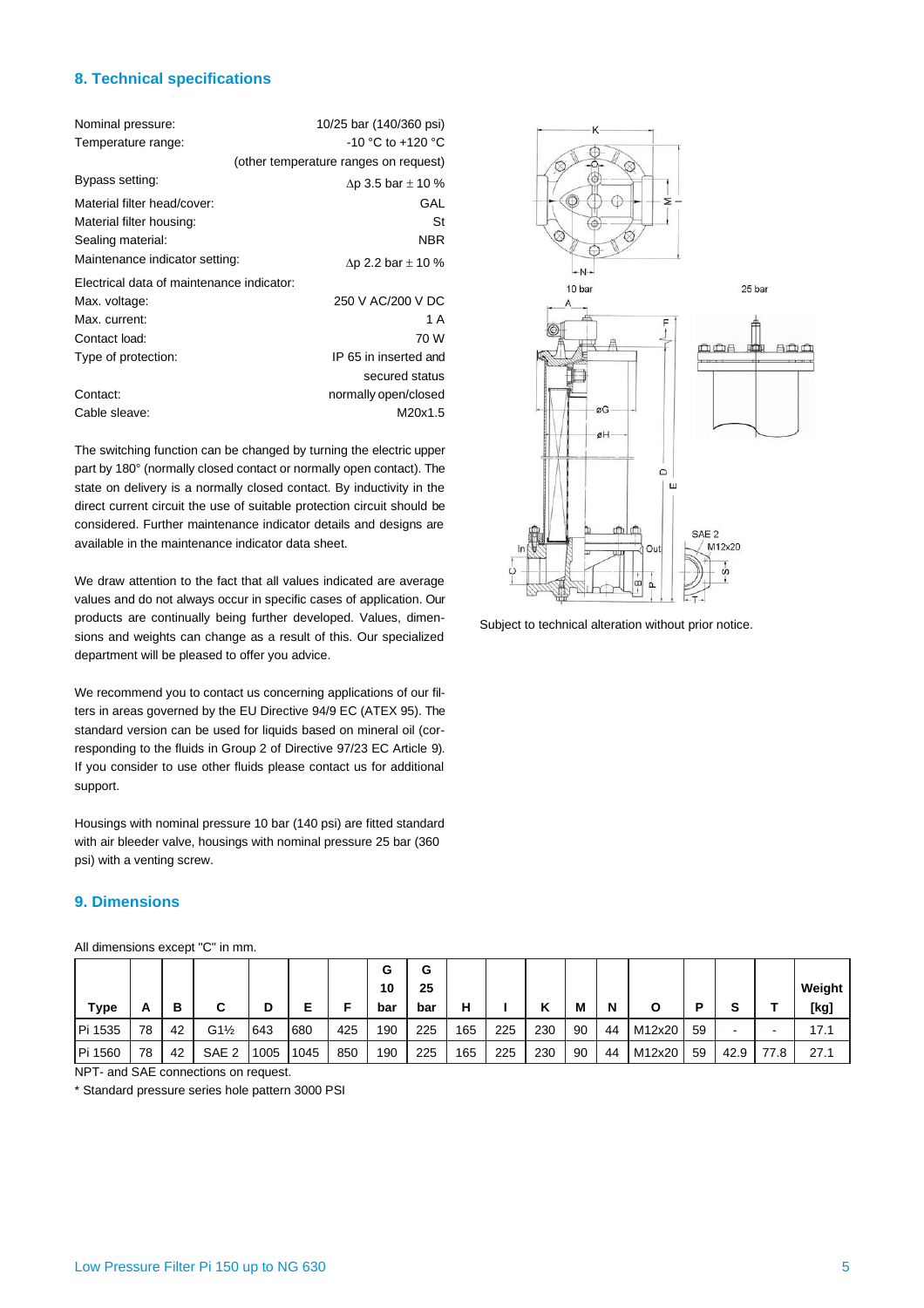#### **10. Installation, operating and maintenance instructions**

#### **10.1 Filter installation**

When installing the filter make sure that sufficient space is available to remove filter element and filter housing.

#### **10.2 Connecting the electrical maintenance indicator**

The electrical indicator is connected via a 2-pole appliance plug according to DlN EN 175301–803 with poles marked 1 and 2. The electrical section can be inverted to change from normally open position to normally closed position or vice versa.

#### **10.3 When should the filter element be replaced?**

1 . Filters equipped with visual and electrical maintenance indicator:

During cold starts, the indicator may give a warning signal. Press the red button of the visual indicator once again only after operating temperature has been reached. lf the red button immediately pops up again and/or the electrical signal has not switched off after reaching operating temperature, the filter element must be replaced after the end of the shift.

Filters without maintenance indicator: 2 .

The filter element should be replaced after the trial run or flushing of the system. Afterwards follow instructions of the manufacturer.

Please always ensure that you have original Filtration Group 3 . spare elements in stock: Disposable elements (PS, Sm-N, Mic) cannot be cleaned.

#### **10.4 Element replacement**

- 1 . Stop system and relieve filter from pressure.
- 2 . Loosen quick-action clamp (10 bar version) or screws of flanged cover, remove cover, and open drain valve. Housing completely vented.
- 3. Remove filter element from the filter housing.
- Check seal for damages, replace if necessary. 4 .
- Make sure that the order number on the spare element corres-5 . ponds to the order number of the filter name-plate. Remove the plastic bag and push element over the spigot in the filter head.
- 10 bar version: Close drain valve, relocate cover, and close the 6 . quick-action clamp. Filters are automatically vented via the air bleeder valve, the protection cap S has to be turned 2 times for being open.
- 25 bar version: Close drain valve, and put the cover plate on 7 . so that the stud bolts go into the holes of the cover plate. Make sure not to squeeze the O-ring on the bottom side of the cover plate. Hand-tighten the 8 mounting nuts with spring rings. Then draw up the nuts tight crosswise with a turn-screw SW19 without canting the cover plate. Tightening torque for mountings nuts is 50 Nm. After bringing the hydraulic unit to service de-aerate the filter via vent-screw.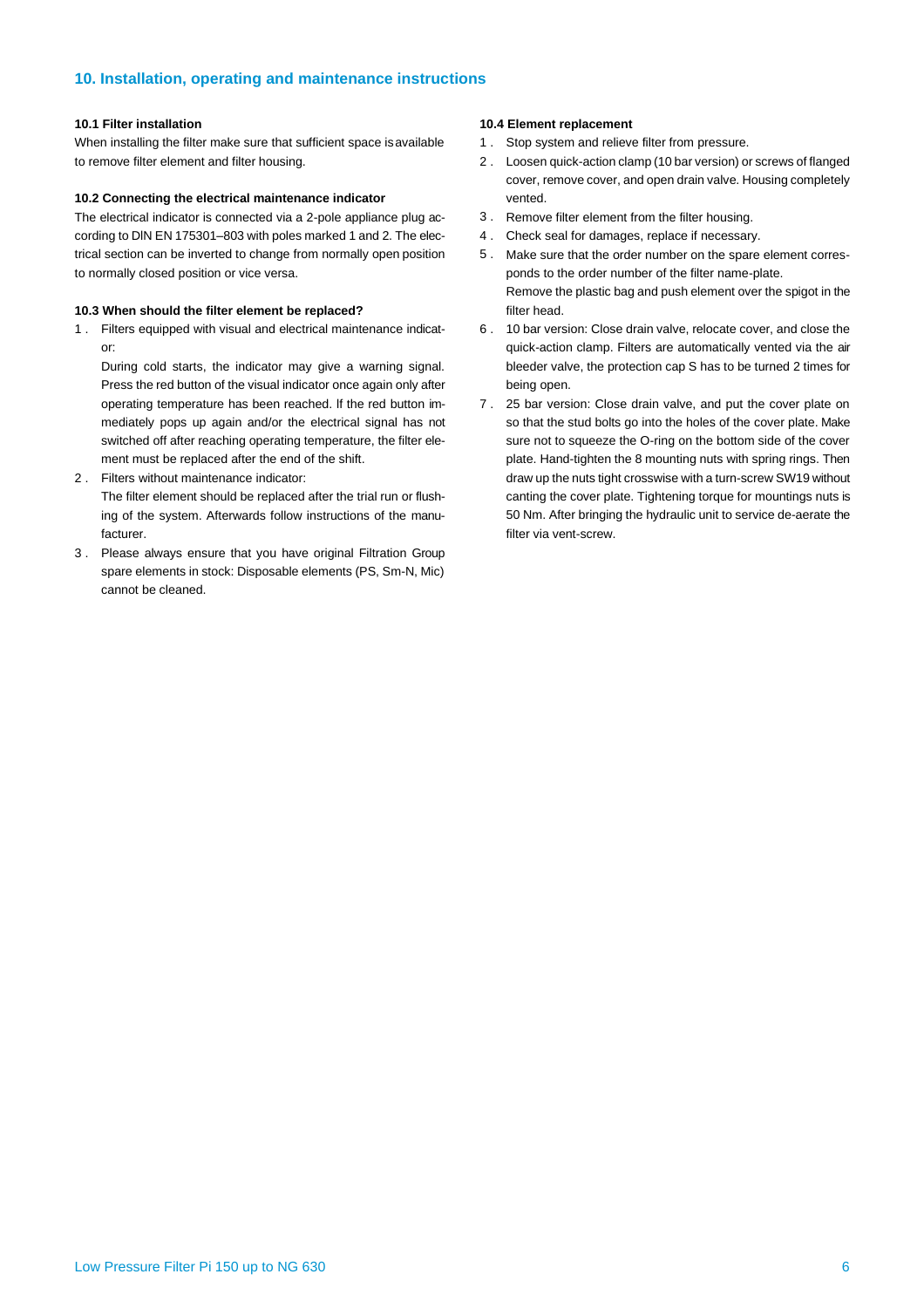# **11. Spare parts list**



| Order numbers for spare parts |                                                                   |          |  |  |  |  |  |  |
|-------------------------------|-------------------------------------------------------------------|----------|--|--|--|--|--|--|
| <b>Position</b>               | Order number<br><b>Type</b>                                       |          |  |  |  |  |  |  |
|                               | Seal kit                                                          |          |  |  |  |  |  |  |
|                               | <b>NBR</b>                                                        | 77831407 |  |  |  |  |  |  |
| ∩                             | <b>FPM</b>                                                        | 77831415 |  |  |  |  |  |  |
|                               | EPDM                                                              | 77831423 |  |  |  |  |  |  |
|                               | Maintenance indicator                                             |          |  |  |  |  |  |  |
| ② + ③                         | Visual PiS 3098/2.2                                               | 77669971 |  |  |  |  |  |  |
|                               | Electrical PiS 3097/2.2                                           | 77669948 |  |  |  |  |  |  |
|                               | Electrical upper part only                                        | 77536550 |  |  |  |  |  |  |
|                               | Seal kit for maintenance indicator<br>PiS 3098/2.2 + PiS 3097/2.2 |          |  |  |  |  |  |  |
| ᠗                             | <b>NBR</b>                                                        | 77760309 |  |  |  |  |  |  |
|                               | <b>FPM</b>                                                        | 77760317 |  |  |  |  |  |  |
|                               | EPDM                                                              | 77760325 |  |  |  |  |  |  |
| 6                             | Air bleeder valve<br>70323353                                     |          |  |  |  |  |  |  |